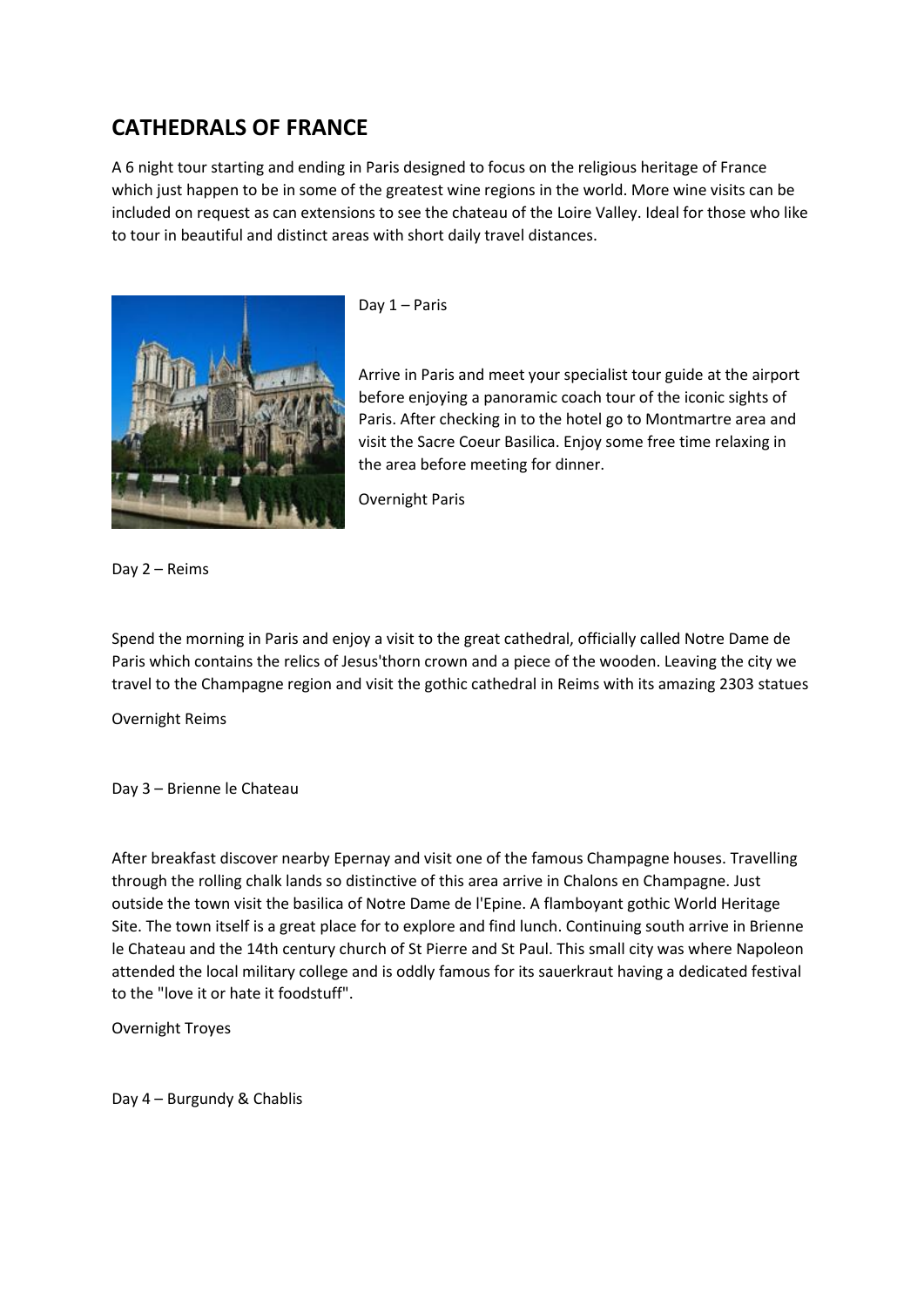Known as the City of Art this small city has 9 churches, 1 cathedral and has remarkably well preserved historical centre, ideal for exploring on foot. Just out of the city is the nearby village of Bar-sur-Seine where a visit is made to the pilgrimage site of Notre-dame-du-Chene with a nearby healing well. Known as Our Lady of the Oak to learn about the statue of the Virgin Mary and its repeated journeys. Travel through Burgundy vineyards towards Auxerre and the Chablis vineyards. Vineyards in both areas can be included but Chablis would be recommended. En-route a visit will be made to the divine spring at Tonnerre called The Fosse Dionne and the beautiful little church of St Pierre.



Overnight Auxerre

Day 5 – Charite sur Loire

The town was the centre of the wine industry when wine was transported by river. This is not the case now but the town and city are still pleasant to visit. We are now near one of the pilgrimage routes to Santiago de Compostella and we will see the Montjoie cross an important stop on the route of St Jacques. It is here because this was and is the pilgrim's first view of the Vezeley basilica.



This is now a World Heritage Site and is a must see site before we reach the glorious Loire Valley and the small town of Charite sur Loire. Important on the route de Santiago de Compostella and one of the few places to cross the Loire the whole town is a World Heritage Site. We too cross the Loire and visit Bourges and the Notre Dame de Bourg Cathedral, one of the largest in Europe. Nearby is the town of Nevers where a visit is made to Saint-Cyr Cathedral and the church associated with Saint Bernadette. Learn about the experiences of this 14 year old girl and the appearance the Virgin made to her.

Overnight Orleans

Day 6 – Orleans

Explore the city that was the birthplace of Joan of Arc and visit Saint-Croix Cathedral. This tour continues to Chartres Cathedral and back to Paris but some extend this tour to include some of the chateaux of the Loire Valley - Chambord and Blois are nearby.

Overnight Paris

Day 7 – Departure transfer to airport